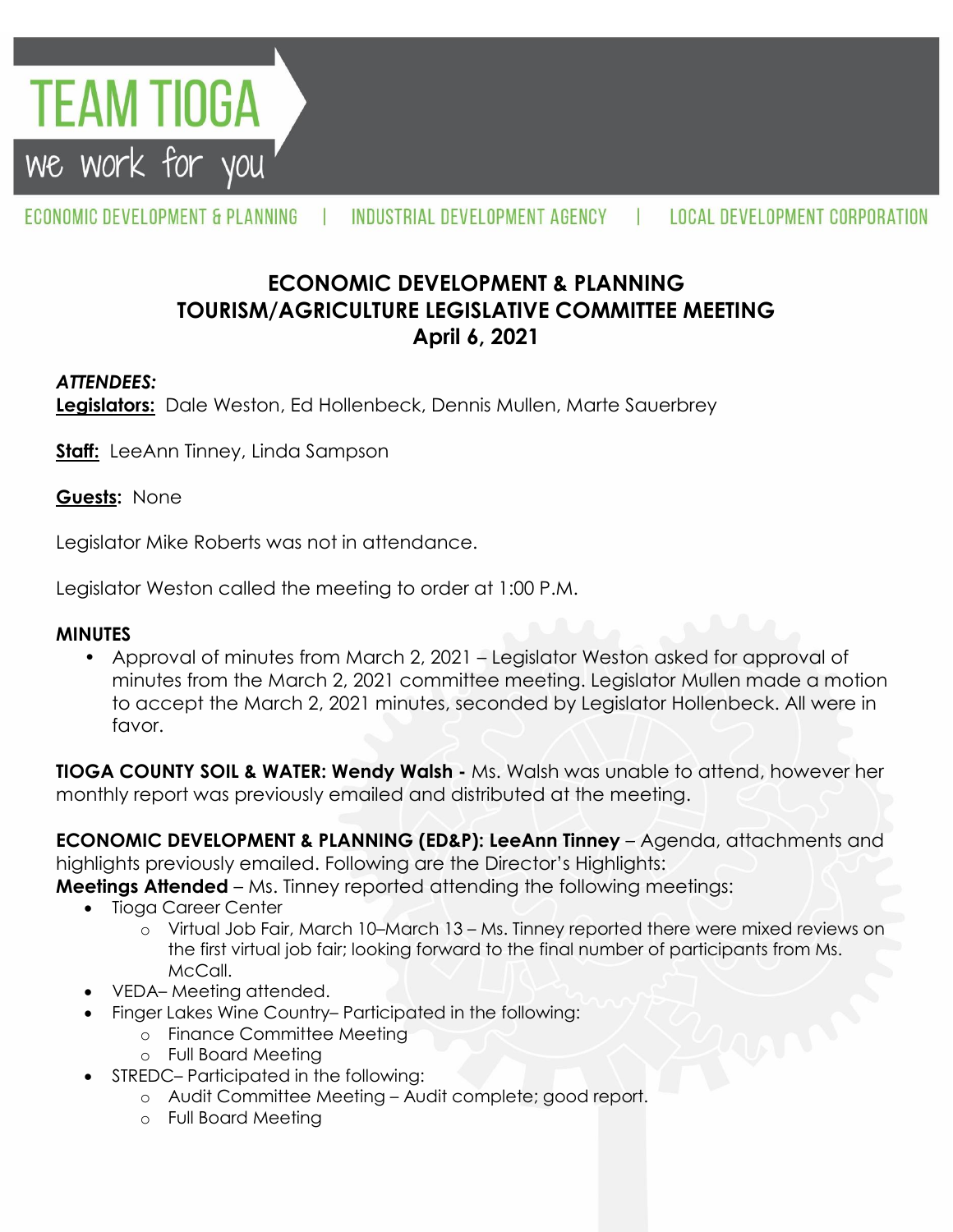- Tioga County Chamber of Commerce Board Meeting
- Leaders Meeting
- ST 8 Regional Meeting– Working on a collaborative effort across the region; a marketing approach to opportunity zones.
- Tioga County Economic Recovery Advisory Council
	- o Committee Regroup Met to see if there was any overlap in efforts to avoid; found there weren't as many as we thought. Committees continue to move forward.
- Broome Tioga Workforce Development Board
	- o Bob Murphy- Met regarding Workforce Development Pipeline. Ms. Woodburn gave an overview on our Workforce Development Pipeline study; Bob Messler with V& S, was in attendance.
- Senator Schumer Met regarding a new plan coming out; providing information on what to expect.
- **•** Business Visits
	- o Crown Cork & Seal Discussed training needs; representatives from Corning Community College & SUNY Broome were in attendance.
- Municipality Visits
	- o Village of Nichols –Met to discuss the potential shared services grant.
	- o Town of Owego Met to discuss the Owego Gardens project.
- Prospects
	- o Manufacturing lead Looking for location possibilities.
	- o Village of Owego- Two commercial/residential developers looking in the Village of Owego for potential projects.
- Presentations
	- o Kiwanis- Ms. Curtis and Ms. Tinney presented on IDA 101.
	- o WBNG interview- Ms. Tinney; the Owego Gardens project.
	- o WBNG interview- Ms. Hendrickson; the proposed Art Park.
	- o Kiwanis- Ms. Saraceno and Ms. Woodburn presented on our ongoing rehabilitation projects; Land Bank, DRI, Restore NY and NY Main St.

## **Department Highlights**

- COVID-19
	- o Tioga County Economic Recovery Advisory Council (TCERAC)
		- **Economic Recovery Strategy Plan Ongoing; working on the one year projects** identified.
- Village of Owego
	- o DRI- 18 projects are moving forward.
		- **WBNG interview- Art Park**
	- o NY Main Street, Owego Six projects on North Avenue; ongoing.
	- o Owego Gardens 2
		- **Water Tank-IDA portion of the project has begun; excess soil removal has begun.**
- Land Bank
	- o 2020 Audit- Completed with no issues.
	- o ABO- PARIS reporting completed.
- Restore NY
	- o Owego and Waverly projects are getting close to the end; final progress payments in process.
- Housing
	- o Home Leasing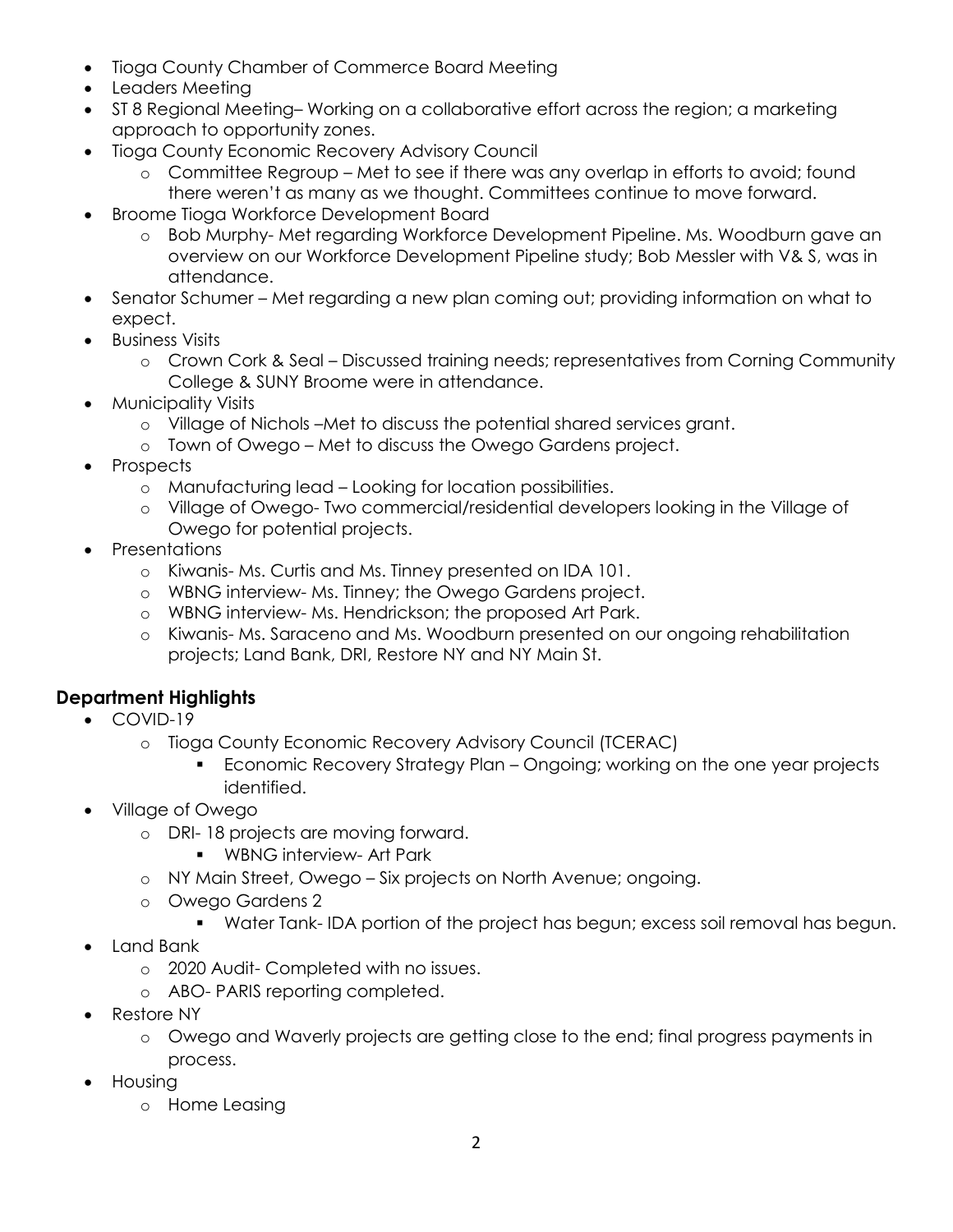- o Ithaca Neighborhood Housing Services– A housing project in partnership with the Land Bank in the Temple and Liberty Street area in the Village of Owego; a conceptual plan includes a housing complex with 40 units, plus 6 - 8 townhouses. A permit issue has been resolved.
- o SEPP- A housing agency out of Broome County; looking at a project in Waverly.
- Community Development- Ms. Hendrickson continues to work with the following:
	- o Tioga County Non-Profit Network
	- o REAP
	- o Tioga County Foundations Coalition
- Workforce- Ms. Woodburn continues to work on the following:
	- o Broome Tioga Talent Task Force
	- o Workforce Pipeline Development Study- Implementation
		- Education Workforce Coordinator- The person in this position would act as the liaison between the school districts, BOCES, employers, colleges and businesses.
			- $\checkmark$  A grant source has been identified to fund the position for 3 years.
			- $\checkmark$  IDA partnership will be requested once the position proves relevant.

At the next IDA meeting Ms. Tinney will request the IDA act as the pass through for the grant if it is approved. The hire would be by the way of the IDA as a contract employee.

- **Talent Supply Table- This will begin once the coordinator position is filled.**
- Ag- Ms. Griffiths continues to work on the following:
	- o Agricultural Resource Group
		- **Agricultural Resource Directory Update- Complete.**
	- o Agricultural District Inclusion revision- Resolution listed below.
	- o Met with Crosswind Farm and Ag & Markets- Looking for funding to bring this farm to Tioga County.
	- o Webinars attended:
		- **Agritourism**
		- **Broome County CCE- Municipal Solar**
	- o TCERAC Ag Strategic Implementation meeting attended.
	- o Tioga County Local Emergency Planning Committee meeting attended.
	- o Ag Value Chain Study Steering Committee- Ongoing; draft of the study will be coming soon.
	- o Agribusiness Facebook Spotlights/Facebook updates continue.
	- o Other
		- GIS mapping activities
		- **•** DRI Project Administration
		- **NY Main Street Project Administration**
- Planning- Ms. Jardine continues to work on the following:
	- o 239 Reviews (1)
		- County Case 2021-006: Town of Tioga, Site Plan Review, Scott Smith & Son plans to replace outdated underground fuel storage tanks at the Village of Owego Delphine Street location by expanding their current Glenmary Drive location. Staff recommended approval with the condition of working with County DPW for driveway permit and the TCPB unanimously carried the vote.
	- o Village of Owego assistance with amending Flood Damage Prevention local law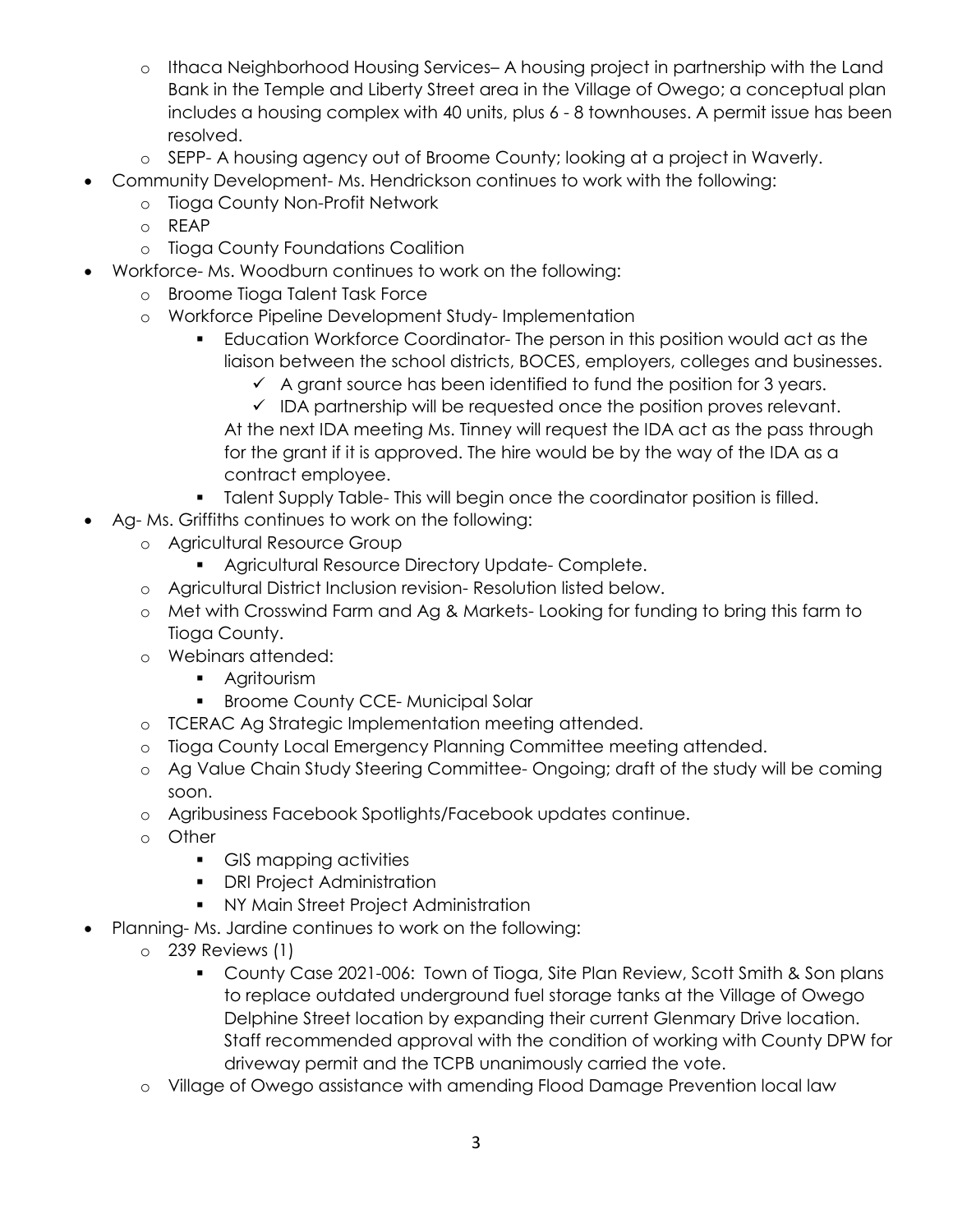- o Village of Owego- Assisting with National Flood Insurance Program's Community Rating System (will reduce residents' flood insurance costs)
- o Village of Owego/INHS local approvals for the housing project on Temple and Liberty Street.
- o Active Plans
	- **Village of Waverly Comprehensive Plan**
	- Tioga County Economic Recovery Strategic Plan (COVID)- Implementation
- Grants
	- o Potential (15)
		- **T** Town of Berkshire-DOT TAP funding (sidewalk extension)
		- **Ithaca Neighborhood Housing Services- affordable housing**
		- Village of Nichols- USDA Community Facilities (vacuum truck)
		- **ARC- Workforce Development Liaison**
		- **Hooker Foundation- Education Workforce Coordinator**
		- **Candor EMS- Tioga County Senior Citizens Foundation**
		- **Candor EMS-Mee Foundation**
		- **Village of Owego- CDBG, Housing Rehab**
		- **Village of Waverly-ESD Planning, Economic Analysis**
		- **Tioga County-NYSDOS LGE- Countywide EMS Evaluation**
		- Town of Richford- CDBG (engineering of railroad stream crossing)
		- **Owego Elks Lodge- Mildred Faulkner Truman, building assessment**
		- Berkshire/Owego- NPS Historic Preservation Subgrant Program
		- **NYS HCR Community Investment Fund**
		- **CDBG CARES Act-Small Business Support**
	- o Pending (8)
		- REAP- Community Foundation (Code Enforcement Plan Implementation Tasks)
		- **TCLDC-USDA RDBG- Tioga County Recruitment Tool**
		- **TCLDC-USDA RBDG- Technical Assistance to Business**
		- **Catholic Schools of Broome County-Fannie C. Hyde**
		- **Owego Elks Lodge- Fannie C. Hyde, building repair**
		- **Candor EMS- Community Foundation, operating funds**
		- **Tioga Arts Council- Community Foundation, Retail for Good**
		- **Racker- USDA/CDBG Neighborhood Depot**
	- o Active (20)
		- **Village of Owego- RESTORE NY, Briggs/Awad**
		- Village of Owego- Downtown Revitalization Initiative
		- **Village of Waverly-NYS Parks, Waverly Glen Park**
		- **Village of Waverly- RESTORE NY, Twigg**
		- REAP- USDA REDI, Strategic Planning (extended 1 year)  $\checkmark$  Cottage Industry Study (TOI/REAP/TEAM Tioga)
		- **REAP- USDA, Public Well (equipment)**
		- **REAP-Tioga Downs, Workforce Pipeline Implementation**
		- **TCPDC- Enterprise Community Partners (land bank funds)-X2**
		- **Village of Owego-Main Street (CFA)**
		- **Midwestern Pet Foods (CFA)**
		- **Racker (CFA)**
		- **IDA-USDA RBDG, Multi-county Broadband Study**